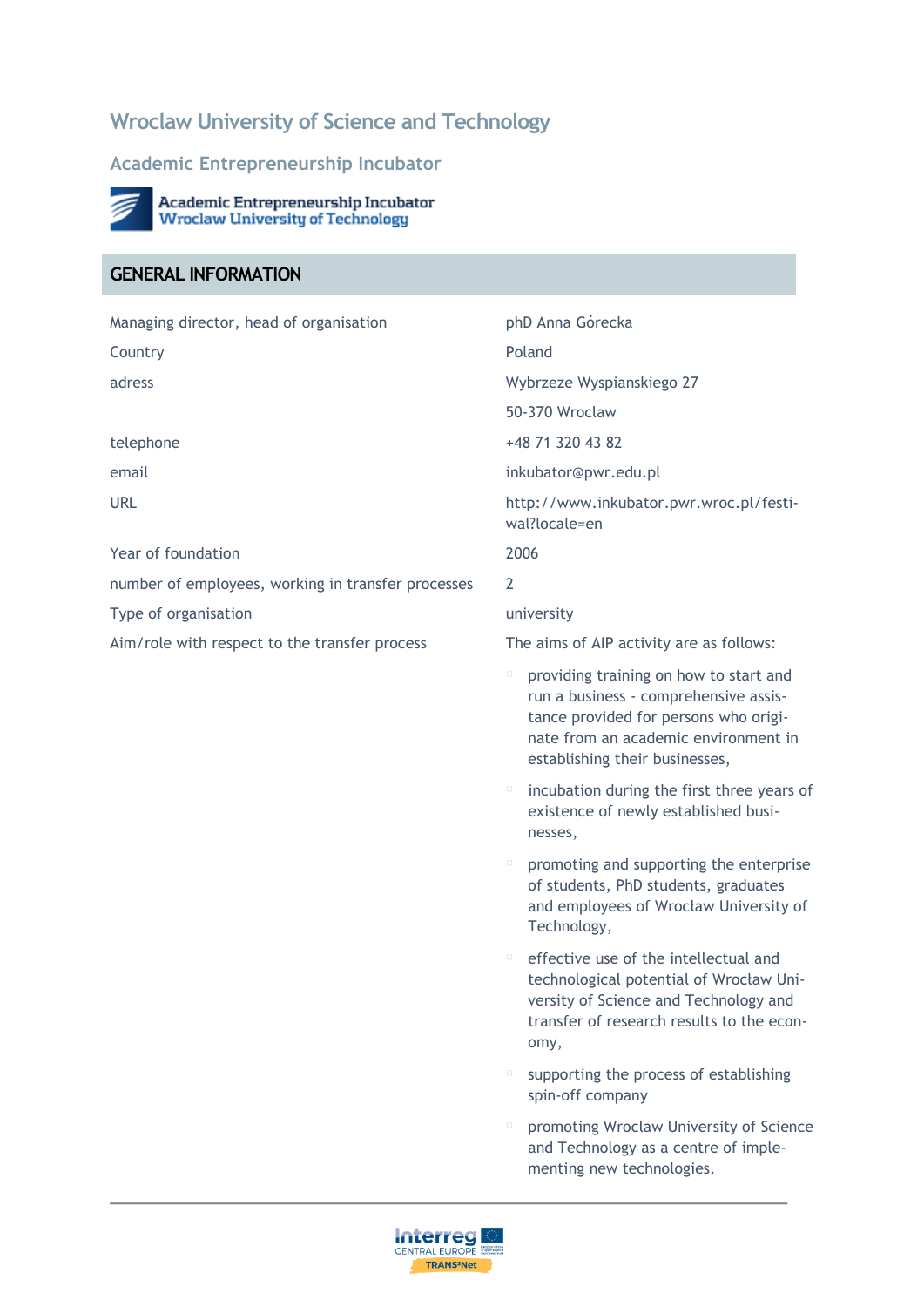| Main area with respect to the key topics | The mission of Academic Enterprise Incuba-<br>tor is concerned with supporting business ac-<br>tivity of the academic environment - stu-<br>dents, PhD students, University staff and<br>graduates of Wroclaw University of Science<br>and Technology. |
|------------------------------------------|--------------------------------------------------------------------------------------------------------------------------------------------------------------------------------------------------------------------------------------------------------|
| Main contact person for transfer         | Anna Gorecka                                                                                                                                                                                                                                           |
| telephone                                | +48 71 320 44 16                                                                                                                                                                                                                                       |
| email                                    | anna.gorecka@pwr.edu.pl                                                                                                                                                                                                                                |

#### **OFFERED TRANSFER ACTIVITIES**

#### **services to bring together parties that could be relevant for the application of new ideas and technologies**

- implementation of visits in research institutes or enterprises
- implementation of meetings, workshops, conferences (e.g. for initiating and intensifying contacts between science and business, for discussing detail information about innovative ideas and technologies)
- organisation of topic-specific workshops, fairs or similar activities in order to foster special ideas

#### **services in terms of the preparation of economic exploitation of an (innovative and economically applicable) idea/ technology**

- initiation and supervision of the personnel exchanged between research facilities and enterprises
- spin-off creation by own organisation

#### **services of the economic exploitation of innovative and economically applicable ideas**

supporting implementation of spin-offs based on innovative ideas/ technologies

#### **services in terms of collective advancement of innovative and economically applicable ideas resp. research fields**

 support to the establishment of students' projects and looking after the students' work in the form of preliminary studies aimed at: the preparation of the implementation of innovative ideas/ new technologies in enterprises; the application of scientific results to tackle with practical problems in enterprises; the detection of deficits and bottlenecks that could make the application of new ideas and technologies in the enterprises difficult

#### **geographical area of transfer activities and services**

regional